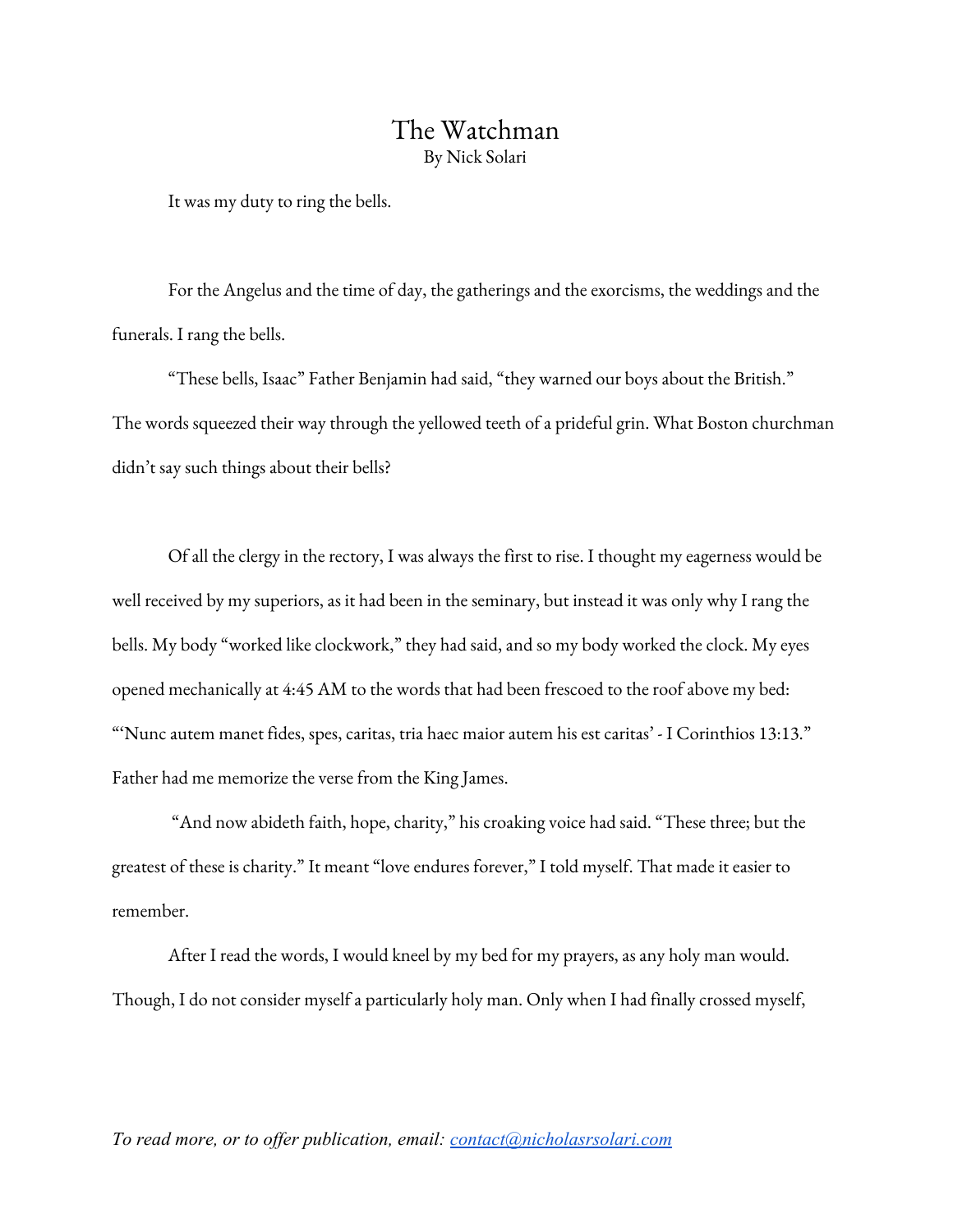firmly enough to feel the places on my body where my fingers had been, would I check the pocket-watch on the table: 4:49, it always read - without ever a minute of difference.

Moving from the rectory to the chapel, I wound the watch in my hands, and the ridged knob left its marks in my numbing fingers. Sometimes, I would rub my fingertips together, grumbling that the springs were wound too tight. I don't know if that's true. I don't know much about watches.

In the chapel I'd pass between the pews to the belfry door. I'd turn the key in the lock that was built to keep out young lovers. There weren't many young people in the town, I often thought, unfastening my umber robe from its hook. There were never as many as there ought to have been.

When the cloth was wrapped around me and my cord was tied, I'd shiver at the frigid air. Then I'd shiver at the silence. The mornings were always cold, even during the warm times, and the chapel was always empty - always before the bells. What little light came through the colored windows in the brighter months gave me some comfort there, but more often these things which I describe to you were done in darkness. Nonetheless, my feet knew the way.

They knew the way up the dimly lit spiral of wooden stairs. They knew the sagging spots in the center of the steps that the men before me had made, and they knew the creaking protests of the cedar underfoot. They knew the length of the climb, the toll it took on the legs, and the time it took to complete. Twenty-three seconds, it was. Sometimes it was more, but never less.

Like the light from the windows, the view from the tower's top varied by season. In the winter months, only the closest graves in the yard could be seen. But in the summer, when the fog permitted, visibility went as far as the gates. Every morning I took a long look over the yard to pass the time, one glance at my pocket watch for security's sake, and then my hands were on the rope at 5 o'clock. Five slow rings. To the second. Every morning.

*To read more, or to offer publication, email: [contact@nicholasrsolari.com](mailto:contact@nicholasrsolari.com)*